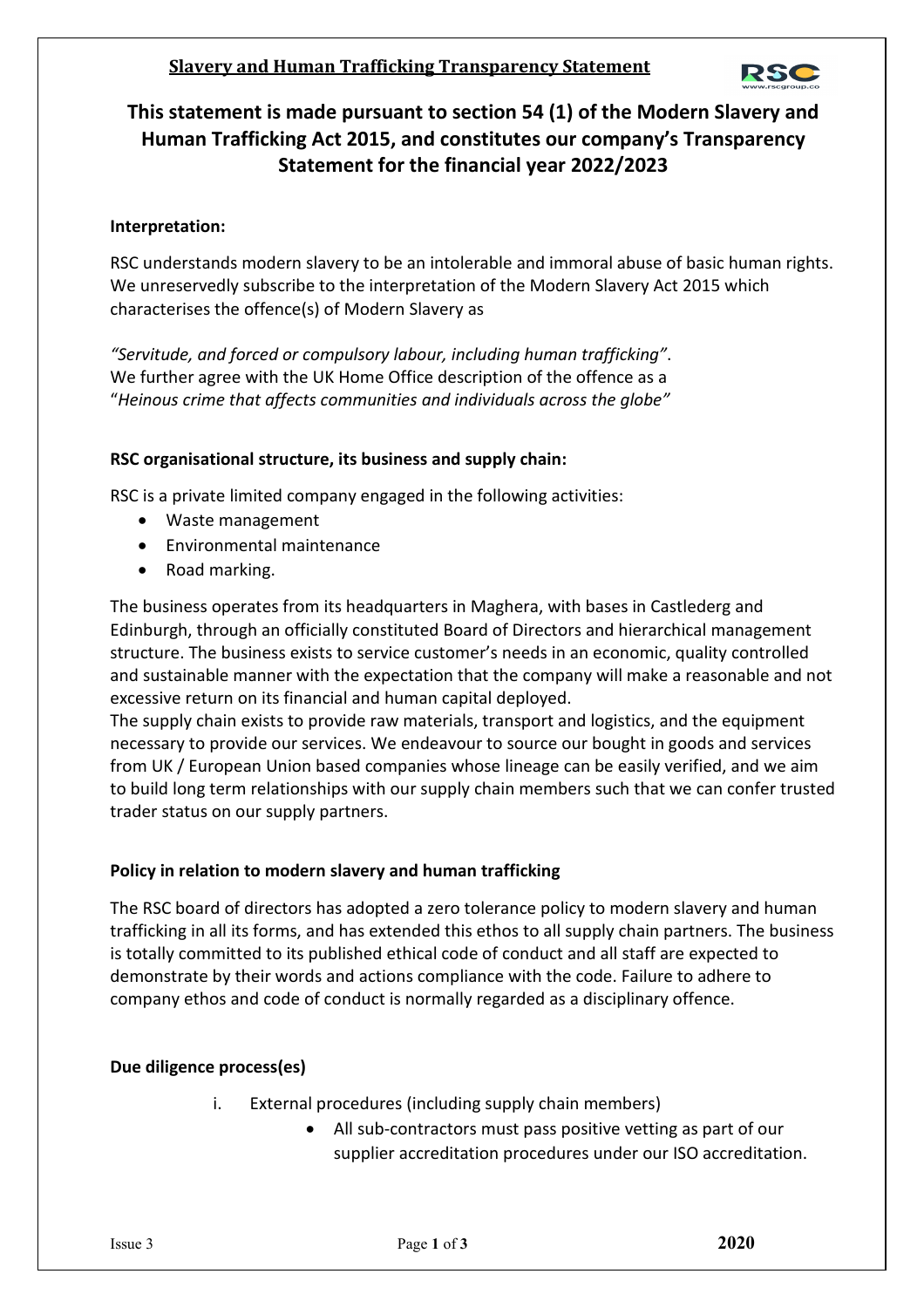# **Slavery and Human Trafficking Transparency Statement**



- We expect our suppliers to have a published Slavery and Human Trafficking Transparency Statement (or equivalent) with ample evidence of its implementation and adherence.
- We will take all reasonable measures to ensure that external suppliers and third parties are aware of our ethical position. This will be done by giving our Transparency statement prominence on our web site and corporate literature.
- ii. Internal procedures
	- We have a job description and personnel specification for all substantive job within the business clearly setting out the requirements, attributes and training profile to discharge the duties.
	- All job vacancies must be advertised and administered by trained HR staff
	- Interviews to be conducted by a minimum of two panel members with objective scoring of the applicants' performance, and a scoring matrix to determine the successful applicant.
	- We independently verify the identity of successful applicants, and verify their right to live and work in the UK if appropriate.
	- We have a "whistle-blower" policy in place which encourages the anonymous reporting of areas of concern.
	- Company Internal Audit staff vouch all recruitment and staff welfare procedures as part of our ISO accreditation.
	- Company Internal Audit staff visit work sites as part of our ISO Health and Safety accreditation.
	- Any and all anomalies discovered must be raised at the company ISO Quality Audit committee meeting, and must be formally signed off by the Managing Director.
- iii. Training
	- To ensure high levels of awareness of the potential for the existence of modern slavery and human trafficking we have introduced awareness training for all staff induction programmes and refresher training packages.

# **Key Performance Indicators and proven effectiveness of policies**.

We will use the following KPI's to measure company effectiveness in adhering to our published Modern Slavery and Human Trafficking policies. KPI's will be tested at audit and by the submission of period returns to the Quality Committee

- Ensure that proper documentation exists for all staff appointments
- Ensure that all staff have been sourced, interviewed, appointed and inducted in accordance with standing written instructions.
- Ensuring that all staff have received the necessary training, and are aware of their terms and conditions of employment, including the issue of a staff hand book with emphasis